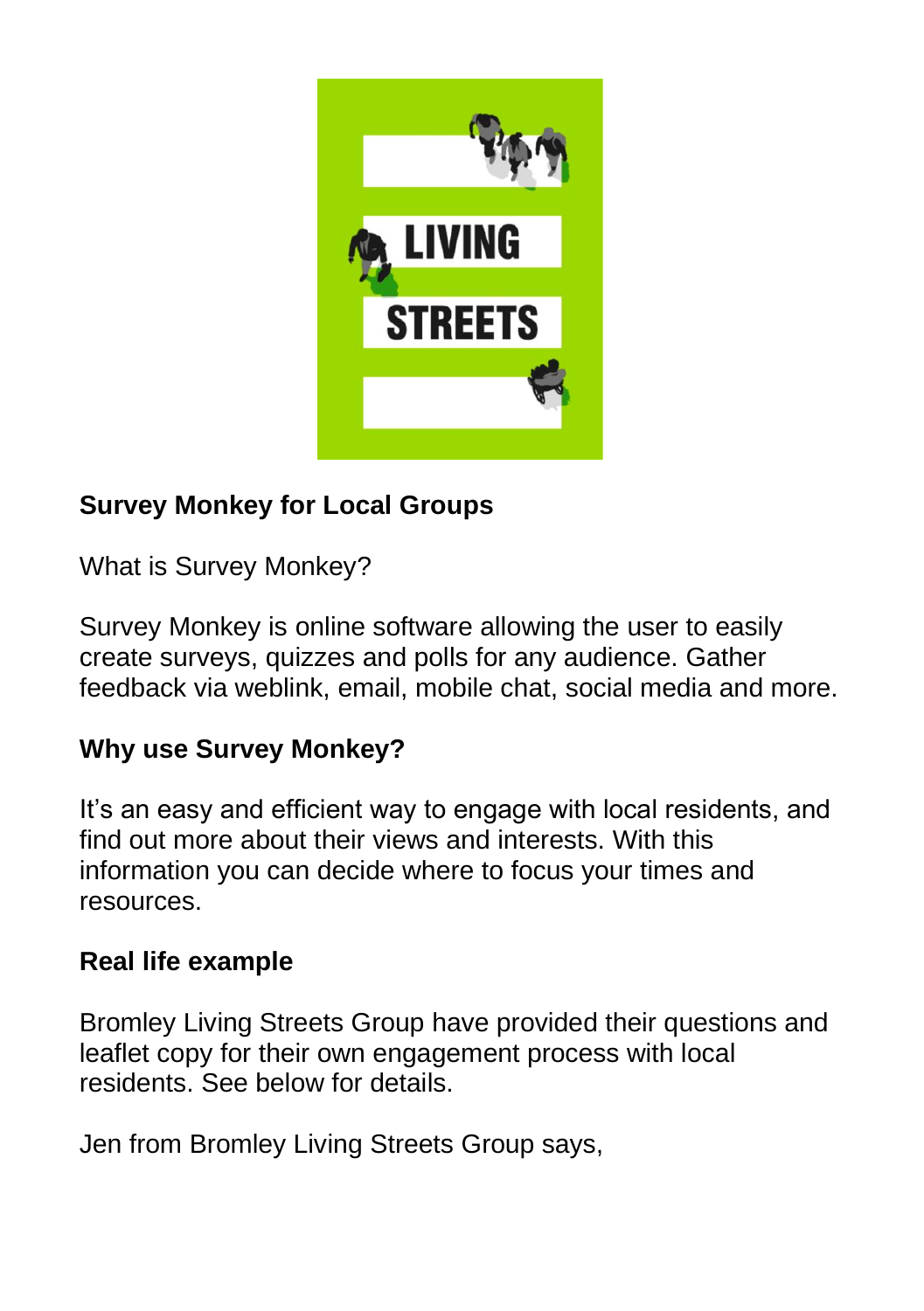*"The survey was invaluable to collect a larger data set on individual travel needs across the ward. This helped us to challenge the stereotypes that walking and cycling are only practical for certain demographics, and gave more insight into people's travel choices across a range of everyday activities like commuting, the school run, shopping and social activities."*

#### **To create your own survey:**

You can contact us to ask how to access the Survey Monkey account for Local Groups. Due to GDPR requirements only one group can access the Survey Monkey at a time so that data can be collected, evaluated and then deleted.

Please draft an email to both: Aisha Hannibal – Engagement Manager: [aisha.hannibal@livingstreets.org.uk](mailto:aisha.hannibal@livingstreets.org.uk) Dan Ritman – Learning and Impact Manager: [dan.ritman@livingstreets.org.uk](mailto:dan.ritman@livingstreets.org.uk)

## **How to use Survey Monkey**

A basic guide:

You can find support on how to use Survey Monkey from their [YouTube Channel](https://www.youtube.com/playlist?list=PLiTGWc0Er5wfwZeH8ek9-LUvqImcCAy3x) that has handy guides, including:

[Creating a survey with SurveyMonkey](https://www.youtube.com/watch?v=7xdCDJxxoRk)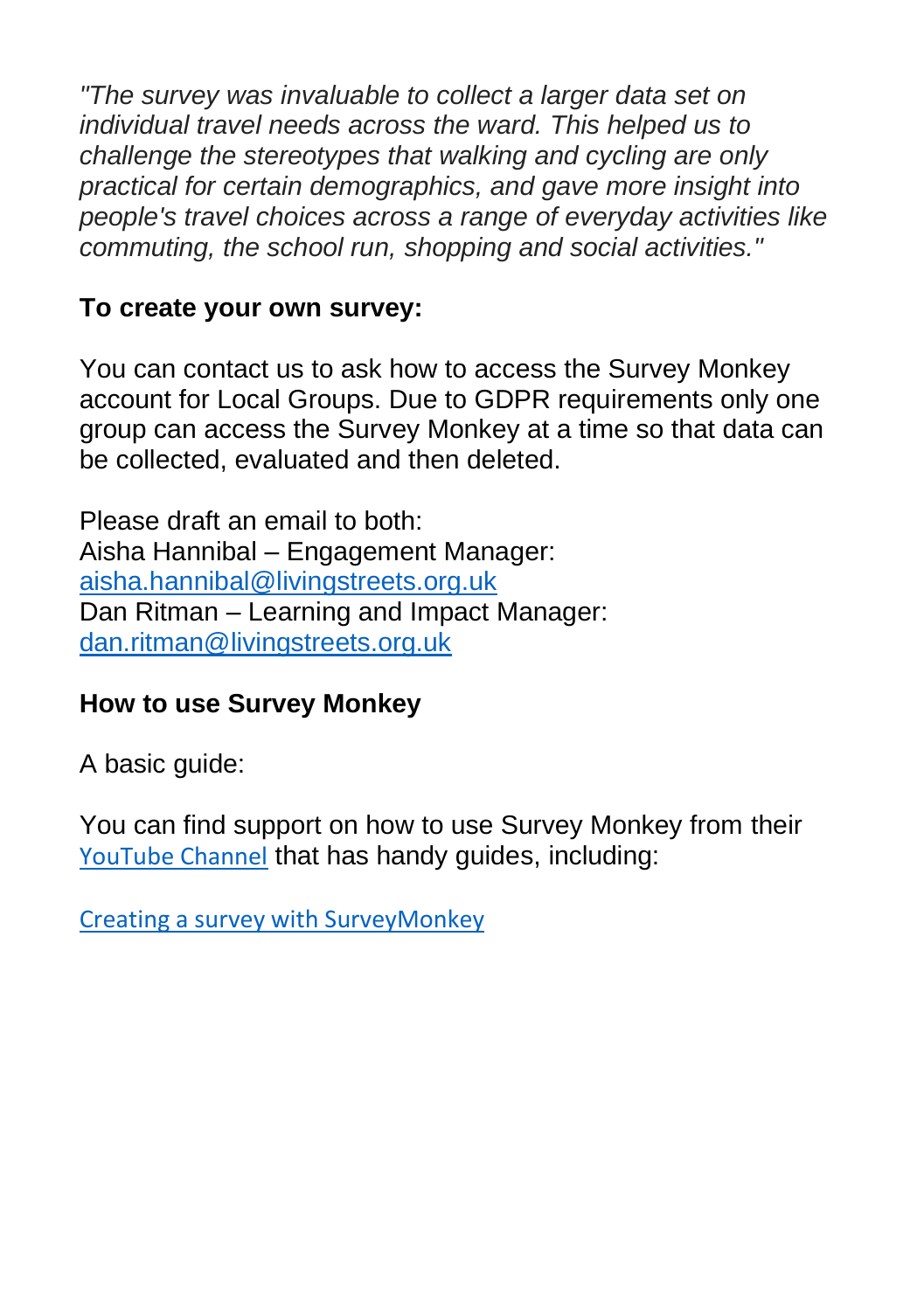### **How do I get log in details?**

Contact Dan Ritman – Learning and Impact Manager: [dan.ritman@livingstreets.org.uk](mailto:dan.ritman@livingstreets.org.uk)

1. Log in and press the 'create survey' button – top right



2. Select 'Start from scratch' or 'Copy from past survey 'if you know the survey you would like to copy from – there will be option available if you select that option.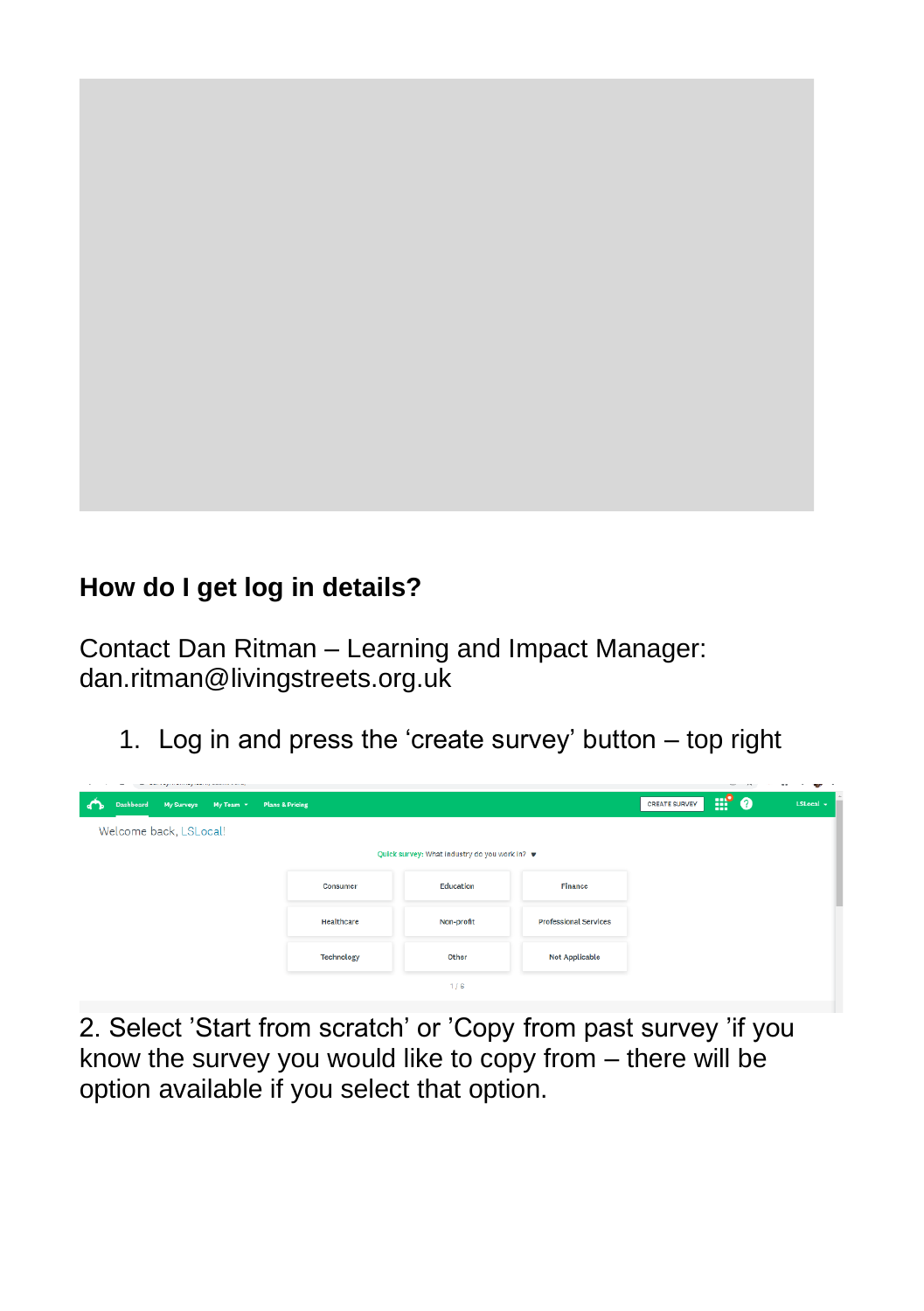| Dashboard My Surveys My Team =<br>◠ | <b>Plans &amp; Pricing</b>                                                      |                                                              |                                                         |                                                  | 冊<br>0           | LSLocal $\blacktriangledown$ |
|-------------------------------------|---------------------------------------------------------------------------------|--------------------------------------------------------------|---------------------------------------------------------|--------------------------------------------------|------------------|------------------------------|
| Create a new survey                 | Copy a past survey                                                              |                                                              |                                                         |                                                  | Q Search surveys |                              |
|                                     | All                                                                             | * Favorites                                                  |                                                         |                                                  | $\equiv$<br>田    |                              |
| Start from scratch<br>n             | Recent                                                                          |                                                              |                                                         |                                                  |                  |                              |
| ch Copy a past survey               | ÷<br><b>The School Walk</b>                                                     | $\div$<br><b>Bromley Living</b>                              | ÷<br><b>Beckenham Local</b>                             | ÷<br><b>Small Steps</b>                          |                  |                              |
| & Buy Targeted Responses            | Survey -<br>14 questions<br>234 responses                                       | Streets School<br>12 questions<br>2,831 responses            | <b>Travel Survey</b><br>20 questions<br>1,018 responses | Workshop -<br>7 quastions<br>0 responses         |                  |                              |
| m Import Questions                  | All                                                                             |                                                              |                                                         |                                                  |                  |                              |
| Start from template<br>闹            | $\frac{1}{2}$<br><b>Beckenham Local</b><br><b>Travel Survey</b><br>20 questions | ÷<br><b>Bromley Living</b><br>Streets School<br>12 questions | ÷<br><b>Small Steps</b><br>Workshop -<br>7 ouestions    | ÷<br>The School Walk<br>Survey -<br>14 questions |                  |                              |
| Build it for me                     | 1,018 responses                                                                 | 2,831 responses                                              | O responses                                             | 234 responses                                    |                  |                              |

3. Begin to fill in the details – add the survey name, select from the drop down menu the category eg. Event feedback or community and volunteer feedback.

You will need to select how the survey appears – one question at a time or more commonly with all the questions on one page.

Keep – use my own contacts option

Press 'Create Survey' green button

| GDPR guiden: x   0 Living Streets x<br>C<br>· livingstreets.sharepoint.cc<br>₿<br>$\leftarrow$ $\rightarrow$ C<br>How to create a survey R <sup>R</sup> - Saved<br>Word<br>File<br>Layout<br>Home<br>Insert | SurveyMonkey - New Survey<br>$\times$<br>$+$<br>surveymonkey.com/create/?ut_source=header         | 2 全<br>$\times$                                   | $\Box$<br>$\times$<br>★ 可 曲<br>$\overline{u}$ | $\alpha$<br>$\sim$<br>$\times$<br>@ ☆<br>ভ<br>寿<br>$\equiv$<br>Sign in $\left( \mathsf{R}\right)$<br>Ø<br>Comments |
|-------------------------------------------------------------------------------------------------------------------------------------------------------------------------------------------------------------|---------------------------------------------------------------------------------------------------|---------------------------------------------------|-----------------------------------------------|--------------------------------------------------------------------------------------------------------------------|
| m<br>$\times$<br>Arial<br>$\times$ 12<br>Create a                                                                                                                                                           | Name your survey                                                                                  |                                                   |                                               | <b>Designer</b><br>$\cdots$<br>litor                                                                               |
| <b>Start fr</b>                                                                                                                                                                                             | Survey name<br>Survey category<br>My questions are already written.                               | ۰<br>(2)                                          | 圖                                             |                                                                                                                    |
| <b>Gi Gopy</b> 系                                                                                                                                                                                            | Choose how to collect responses<br>Buy Targeted Responses<br>m                                    | Use my own contacts                               |                                               |                                                                                                                    |
| S. Buy Tar                                                                                                                                                                                                  | Choose a survey format (Optional)                                                                 | Which format is right for me?                     |                                               |                                                                                                                    |
| <b>inport</b>                                                                                                                                                                                               | 眉<br>巪<br>One question at a time<br>Classic<br>Automatically scroll to<br>Show all questions on a | ▣<br>Conversation BETA<br>Tune your survey into a |                                               |                                                                                                                    |
| <b>SI Start fr</b>                                                                                                                                                                                          | the next question<br>page at once                                                                 | chat conversation                                 |                                               |                                                                                                                    |
| <b>O</b> Bulld it                                                                                                                                                                                           |                                                                                                   | <b>CREATE SURVEY</b>                              |                                               |                                                                                                                    |
| Page 6 of 6 829 words English (UK)<br>$\rho$ Type here to search                                                                                                                                            | 市<br>$\circ$<br>口<br>$\bullet$<br>e<br>is.<br>ъ                                                   |                                                   |                                               | - 0% IT Fit Give Feedback to Microsoft<br>巪                                                                        |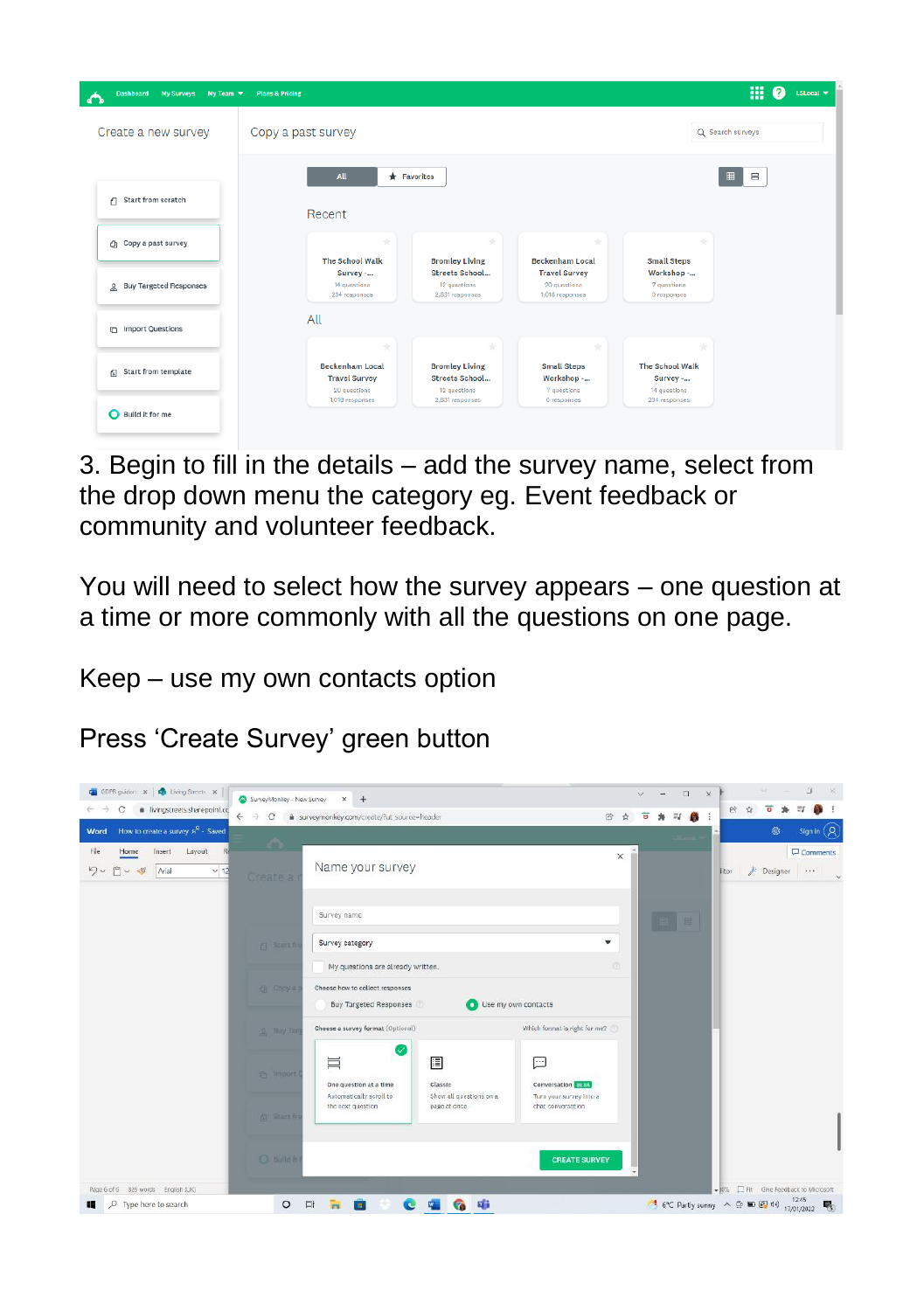4. You can edit the title of the survey and the description – there will be edit buttons when you move your mouse over the coloured areas.

Here is where you choose how you want to format your questions using the edit box.



There are many different options to format your questions, think about how you want questions to be answered and what would make the most sense to your audience.

This is check boxes:

| <b>SUMMARY</b>         | $\rightarrow$                  |         |                | DESIGN SURVEY $\rightarrow$ PREVIEW & SCORE $\rightarrow$ COLLECT RESPONSES $\rightarrow$ |             | ANALYZE RESULTS ->                                   | <b>PRESENT RESULTS</b> |
|------------------------|--------------------------------|---------|----------------|-------------------------------------------------------------------------------------------|-------------|------------------------------------------------------|------------------------|
|                        |                                |         |                |                                                                                           |             |                                                      | NEXT $\rightarrow$     |
| 盡                      | <b>OUESTION BANK</b>           | $\odot$ | <b>EDIT</b>    | <b>OPTIONS</b>                                                                            | LOGIC       | MOVE<br>COPY                                         |                        |
|                        | Living Streets Question Bank > |         | O <sub>2</sub> | When you walk, what do you take                                                           |             |                                                      |                        |
| $\mathscr{O}$<br>Style | SurveyMonkey Question Bank >   |         |                | with you?                                                                                 |             | Checkboxes                                           | 0                      |
| $\frac{3}{\log 6}$     |                                |         |                | 6 Suggested Questions V                                                                   |             |                                                      |                        |
|                        |                                |         |                | Answer Genius @                                                                           |             |                                                      |                        |
| Options                |                                |         |                |                                                                                           | Select type |                                                      |                        |
|                        |                                |         |                | Water                                                                                     |             |                                                      |                        |
| Question<br>Bank       |                                |         | □              |                                                                                           |             |                                                      | $\oplus$               |
|                        |                                |         | ۰              | Phone                                                                                     |             |                                                      | $\oplus$               |
| Format                 |                                |         | г              | Dog                                                                                       |             | $B \vee I \not\rightarrow A \vee B \square B \wedge$ | $\oplus$               |
| 。<br>Print             |                                |         | С              | Music                                                                                     |             |                                                      | $\oplus$               |
|                        |                                |         |                | Enter an answer choice                                                                    |             | <b>O</b> Insert text from                            | $\oplus$ $\oplus$      |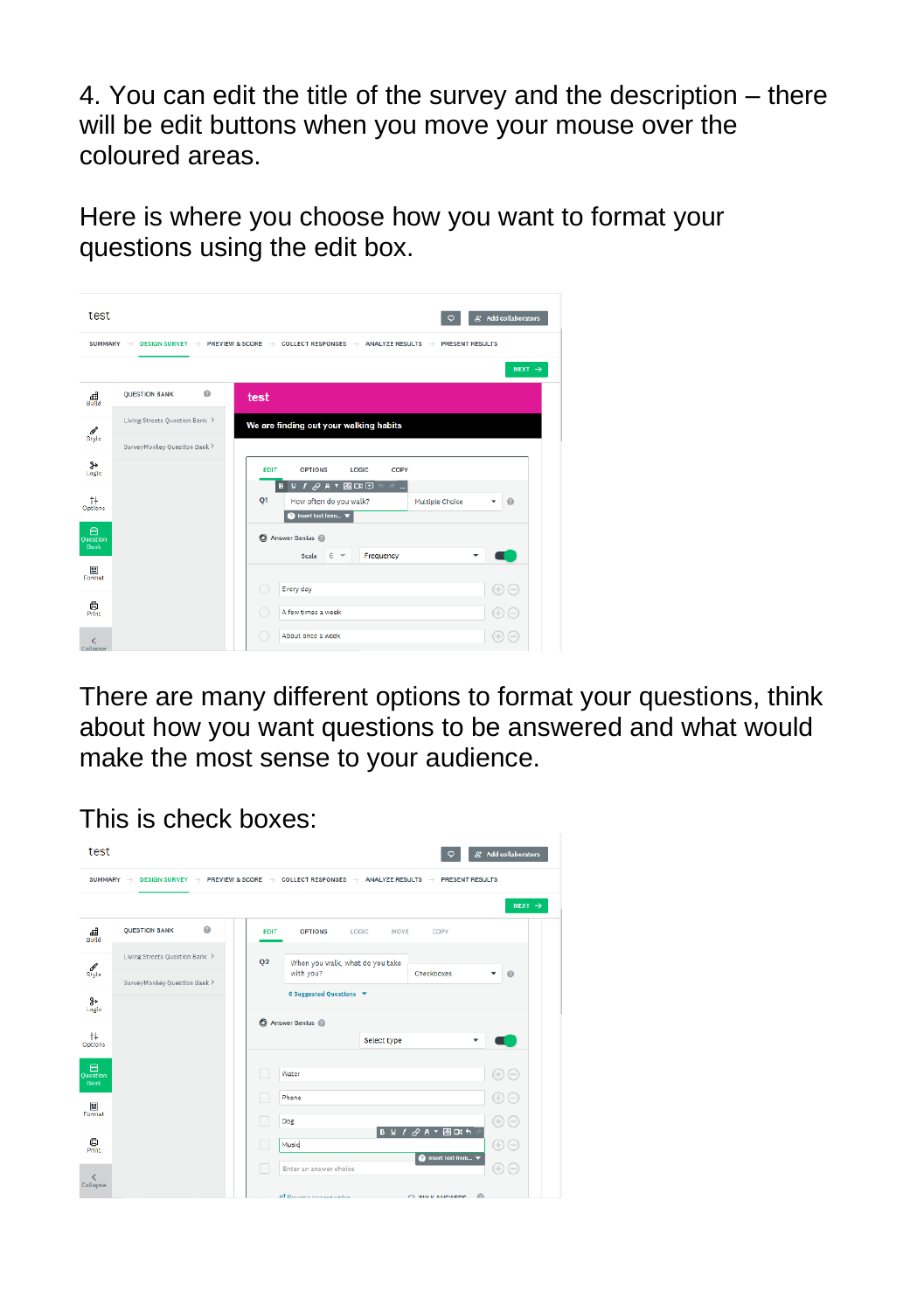This is drop down:

| test                         |                                                               | & Add collaborators                                                                                                         |
|------------------------------|---------------------------------------------------------------|-----------------------------------------------------------------------------------------------------------------------------|
| <b>SUMMARY</b>               | DESIGN SURVEY - PREVIEW & SCORE<br>$\rightarrow$              | $\rightarrow$ COLLECT RESPONSES $\rightarrow$ ANALYZE RESULTS $\rightarrow$<br><b>PRESENT RESULTS</b><br>NEXT $\rightarrow$ |
| له<br>Build                  | 0<br><b>QUESTION BANK</b>                                     | 2. When you walk, what do you take with you? Q 0                                                                            |
| $\mathcal{J}_{\text{style}}$ | Living Streets Question Bank ><br>SurveyMonkey Question Bank> | Water<br>Phone                                                                                                              |
| g.<br>Logic                  |                                                               | Dog<br>Music                                                                                                                |
| $\ddagger$<br>Options        |                                                               | 3. How old are you? $\heartsuit$ 0                                                                                          |
| $\bigoplus$ Question<br>Bank |                                                               | ¢                                                                                                                           |
| Е<br>Format                  |                                                               | <b>E</b> NEW QUESTION<br>$\overline{\phantom{0}}$                                                                           |
| $\mathcal{D}_{\text{rint}}$  |                                                               | or Copy and paste questions                                                                                                 |
| K<br>Collapse                |                                                               |                                                                                                                             |

5. When you are happy with your questions you can 'press the green 'next, button when ready – you now have the chance to keep editing, send your survey or by selecting 'add collaborators' you can send the survey to other group members if you have their email. This is a good idea as you can get feedback and check for any errors.



6. Collect Responses – this is the opportunity to decide how you want to collect responses to your survey. Through Survey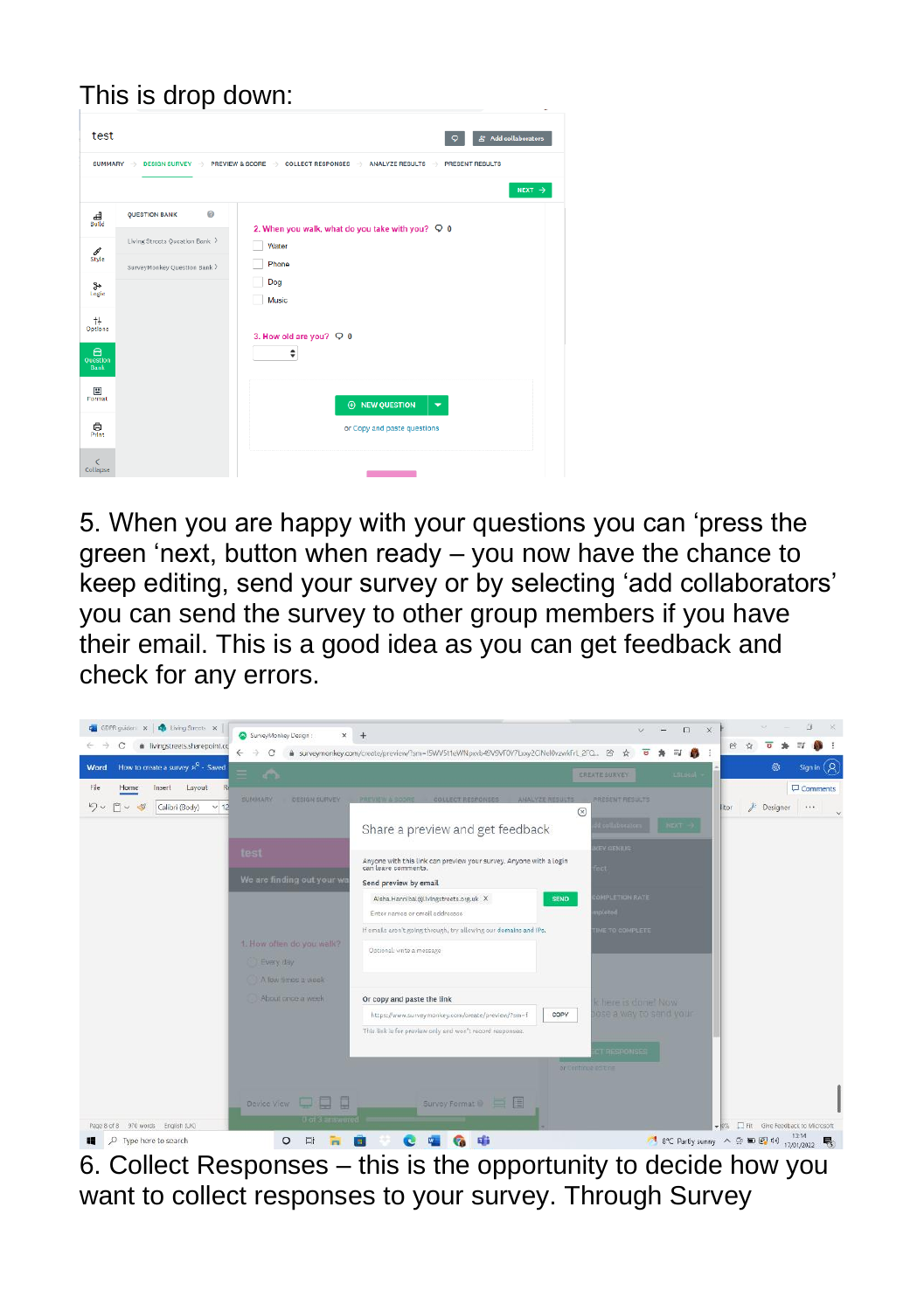Monkey you can set up an email that you can customize to suit your group and communication needs. Or a more straightforward way is to use a link that is generated that you can put into emails, texts, messages on Facebook – however you contact your network and members. All responses will be collected by Survey Monkey.

| <b>DESIGN SURVEY</b><br><b>SUMMARY</b> | <b>PREVIEW &amp; SCORE</b><br><b>ECT RESPONSES</b>                                                                                             | <b>ANALYZE RESULTS</b><br><b>PRESENT RESULTS</b>                                                                                                           |                                                                                                                    |  |  |
|----------------------------------------|------------------------------------------------------------------------------------------------------------------------------------------------|------------------------------------------------------------------------------------------------------------------------------------------------------------|--------------------------------------------------------------------------------------------------------------------|--|--|
|                                        | How would you like to collect responses to your survey?                                                                                        |                                                                                                                                                            |                                                                                                                    |  |  |
|                                        | Send by email<br>≂<br>Send custom messages, track who responds.<br>and schedule follow-up reminders and thank<br>yous using our email system.  | Share a survey link<br>Copy a link to share instantly-works great with<br>scheduling recurring links, multiple responses,<br>and tracking custom variables | Send a text<br>口<br>A SurveyMonkey Enterprise<br>Text people a link to take your survey.                           |  |  |
|                                        | 恖<br>Buy targeted responses<br>Find people who fit your target criteria from our<br>stobal panel-choose from resion, axe, income,<br>and more. | Post on social media<br>Post a link to your survey on Twitter, Linkedin,<br>or Facebook.                                                                   | Send in Messenger<br>Let people take your survey directly in a<br>Facebook Messenger chat.                         |  |  |
|                                        | 旧<br>Embed on a site<br>Embed your survey on a website, or link to your<br>survey in a pop-up message.                                         | Embed in a mobile app<br>Work with your doy toam to integrate surveys<br>and get in-app customer experience feedback.                                      | ℴ<br>Add data manually<br>Manually input responses to your survey that<br>you collected offline or somewhere else. |  |  |

Here is the link which you can just copy and paste:



7. Analyse the results – when people have completed the survey you will be able to see the results e.g. below.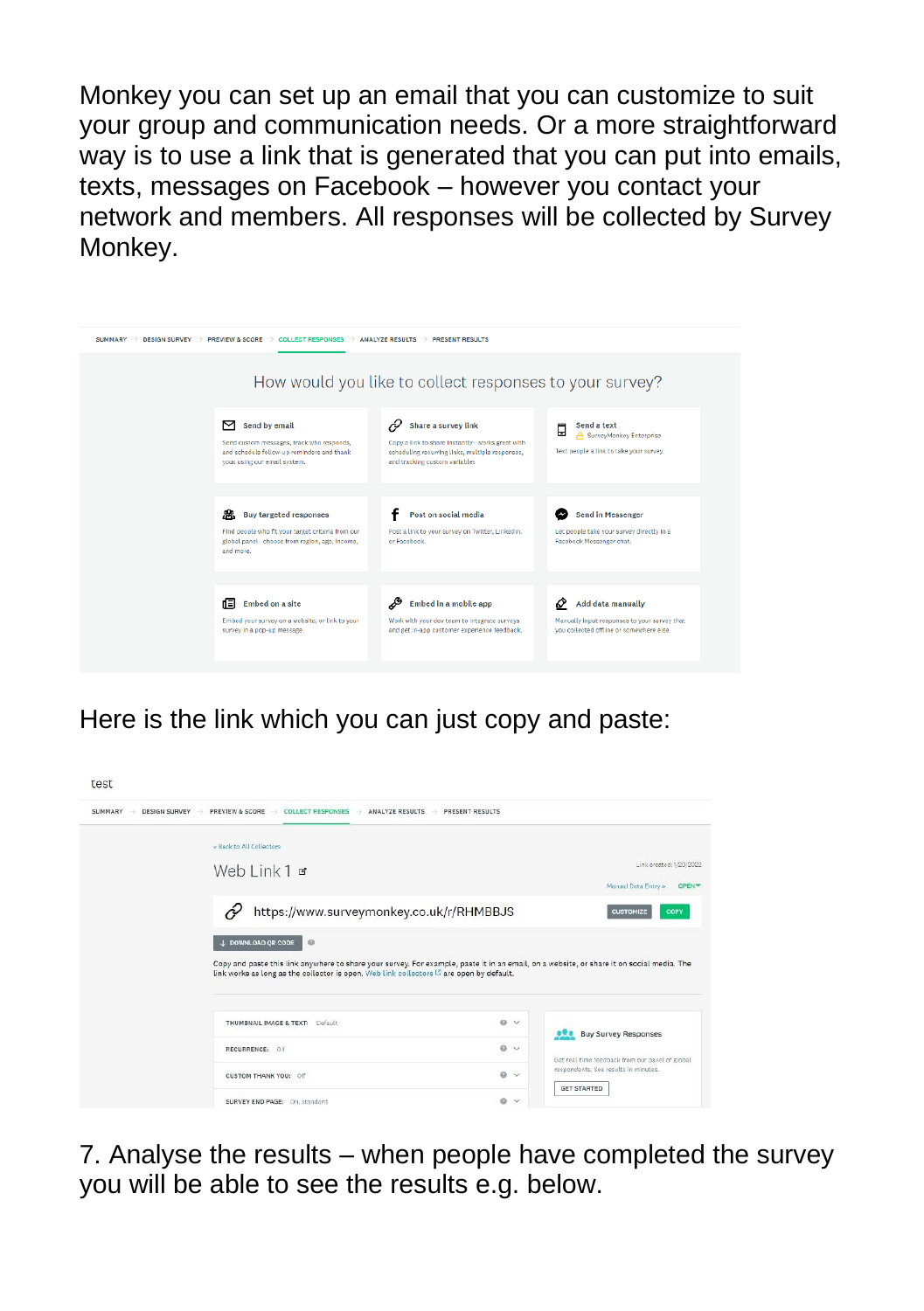| SUMMARY $\rightarrow$ DESIGN SURVEY $\rightarrow$ PREVIEW & SCORE $\rightarrow$ COLLECT RESPONSES $\rightarrow$ ANALYZE RESULTS $\rightarrow$ PRESENT RESULTS |                                             |                                                                                             |  |  |  |  |  |  |
|---------------------------------------------------------------------------------------------------------------------------------------------------------------|---------------------------------------------|---------------------------------------------------------------------------------------------|--|--|--|--|--|--|
| $\overline{Y}$                                                                                                                                                | $\boldsymbol{\Theta}$<br><b>RULES</b>       | ADD TO DASHBOARD V<br>SAVE AS $\blacktriangledown$<br>RESPONDENTS: 1 of 1                   |  |  |  |  |  |  |
| $^{\circ}$                                                                                                                                                    | $+$ FILTER<br>+ COMPARE<br>$+$ SHOW         |                                                                                             |  |  |  |  |  |  |
| ↓                                                                                                                                                             | $\odot$<br>No rules applied                 | <b>QUESTION SUMMARIES</b><br><b>INSIGHTS AND DATA TRENDS</b><br><b>INDIVIDUAL RESPONSES</b> |  |  |  |  |  |  |
|                                                                                                                                                               | Rules allow you to FILTER, COMPARE and SHOW | Page 1: We are finding out your walking habits                                              |  |  |  |  |  |  |
| 0                                                                                                                                                             | results to see trends and patterns.         | ♦<br>Customize<br>Save as w                                                                 |  |  |  |  |  |  |
| ఙ                                                                                                                                                             | Learn more »                                | Q1                                                                                          |  |  |  |  |  |  |
| Ō                                                                                                                                                             |                                             | How often do you walk?                                                                      |  |  |  |  |  |  |
|                                                                                                                                                               |                                             | Answered: 1 Skipped: 0                                                                      |  |  |  |  |  |  |
|                                                                                                                                                               |                                             |                                                                                             |  |  |  |  |  |  |
|                                                                                                                                                               |                                             | Every day                                                                                   |  |  |  |  |  |  |
|                                                                                                                                                               |                                             | A few times a                                                                               |  |  |  |  |  |  |
|                                                                                                                                                               |                                             | week                                                                                        |  |  |  |  |  |  |
|                                                                                                                                                               |                                             | About once a<br>week                                                                        |  |  |  |  |  |  |
|                                                                                                                                                               |                                             |                                                                                             |  |  |  |  |  |  |
|                                                                                                                                                               |                                             | A few times a<br>month                                                                      |  |  |  |  |  |  |
|                                                                                                                                                               |                                             | Once a month                                                                                |  |  |  |  |  |  |
|                                                                                                                                                               |                                             |                                                                                             |  |  |  |  |  |  |
| ≺                                                                                                                                                             |                                             | Less than once<br>a month                                                                   |  |  |  |  |  |  |

8. Let Living Street staff kno[w](mailto:aisha.hannibal@livingstreets.org.uk) you have completed the survey and analysis so she can delete any sensitive data and the account is ready for another Local Group to use.

Please draft an email to both: Aisha Hannibal – Engagement Manager: [aisha.hannibal@livingstreets.org.uk](mailto:aisha.hannibal@livingstreets.org.uk) Dan Ritman – Learning and Impact Manager: [dan.ritman@livingstreets.org.uk](mailto:dan.ritman@livingstreets.org.uk)

Good luck with it all!

## **Example Copy for leaflet:**

## **Survey invitation: Local Travel in Beckenham**

Bromley Living Streets and Copers Cope Area Residents Association are conducting a survey to find out how local residents travel in Beckenham, and the specific challenges faced for walking, cycling, and accessing the local high street.

Our preliminary traffic surveys suggest that much could be done to reduce speeding, improve access to the high street, ensure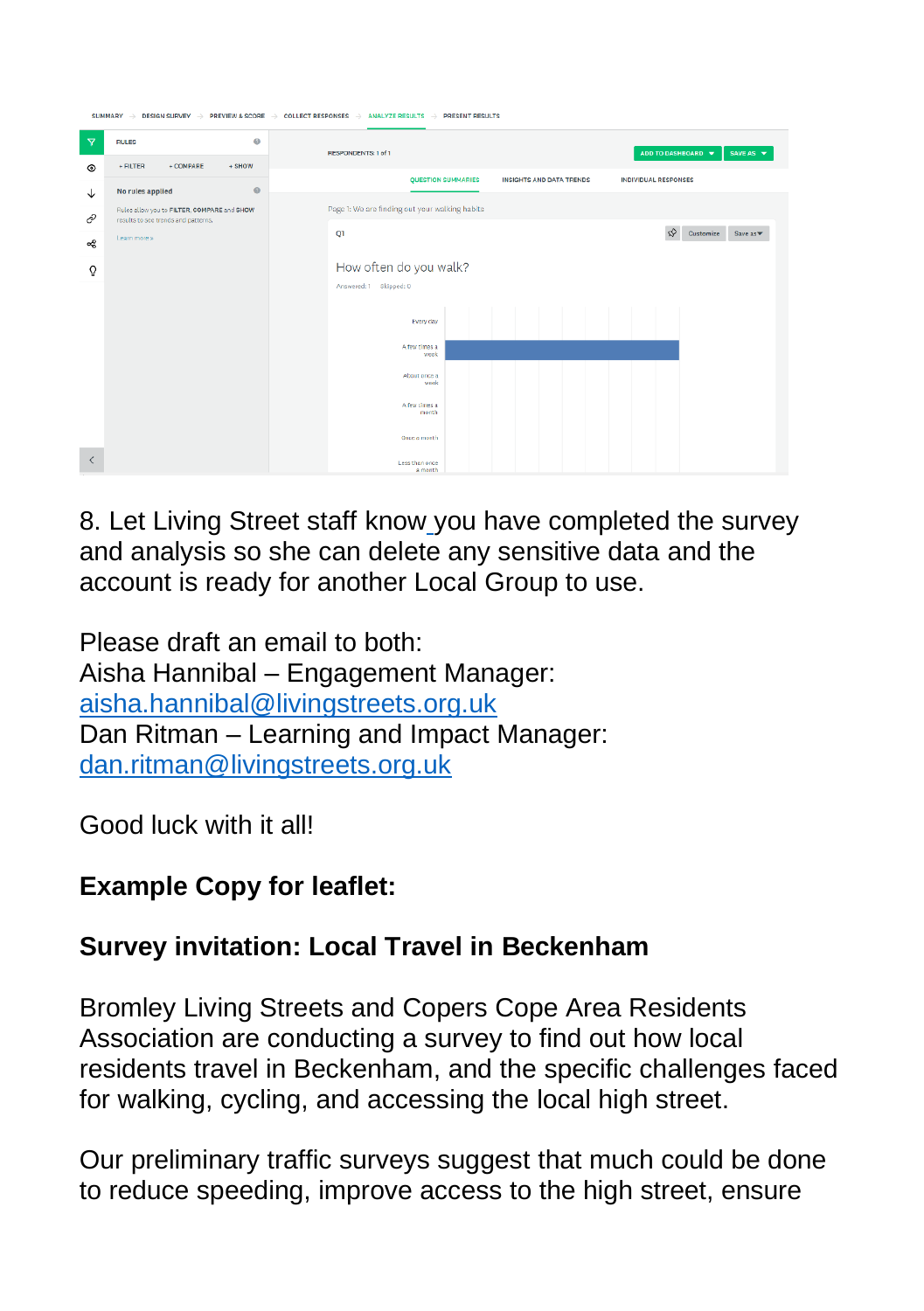streets are more age-friendly, and accommodate families with children and pushchairs. This survey will give us a stronger evidence base to inform our advocacy for better streets and public spaces to meet residents' needs.

This survey is anonymous and can be completed online at ladd your SurveyMonkey link].

The survey will remain open until [add a close date].

If you do not have access to the internet, we still want to hear from you! Please call (add phone number), and we will arrange to deliver and pick up a paper copy of the survey from your letterbox.

PRINTED ON RECYCLED PAPER. PLEASE RECYCLE THIS FLYER

#### **Example of Questions:**

## **SURVEY QUESTIONS**

1/ What is your postcode?

2/ Which age group are you in? 0-16 / 16-25 / 26-35 / 36-45 / 46-55 / 56-65 / 66-75 / 76+

3/ Which transport modes do you use regularly? Select any of the following Travelling to work Car / Bicycle / Walk / Wheelchair / Mobility scooter / Public transport / Remote working / Other (specify) School run Car / Bicycle / Walk / Wheelchair / Mobility scooter / Public transport / Remote working / Other (specify) Car / Bicycle / Walk / Grocery shopping Car / Bicycle / Walk / Wheelchair / Mobility scooter / Public transport / Remote working / Other (specify)Car / Bicycle / Walk / Other shopping Car / Bicycle / Walk / Wheelchair / Mobility scooter / Public transport / Remote working / Other (specify)Car / Bicycle / Walk / Visiting friends/family Car / Bicycle / Walk / Wheelchair / Mobility scooter / Public transport / Remote working / Other (specify)Car / Bicycle / Walk /